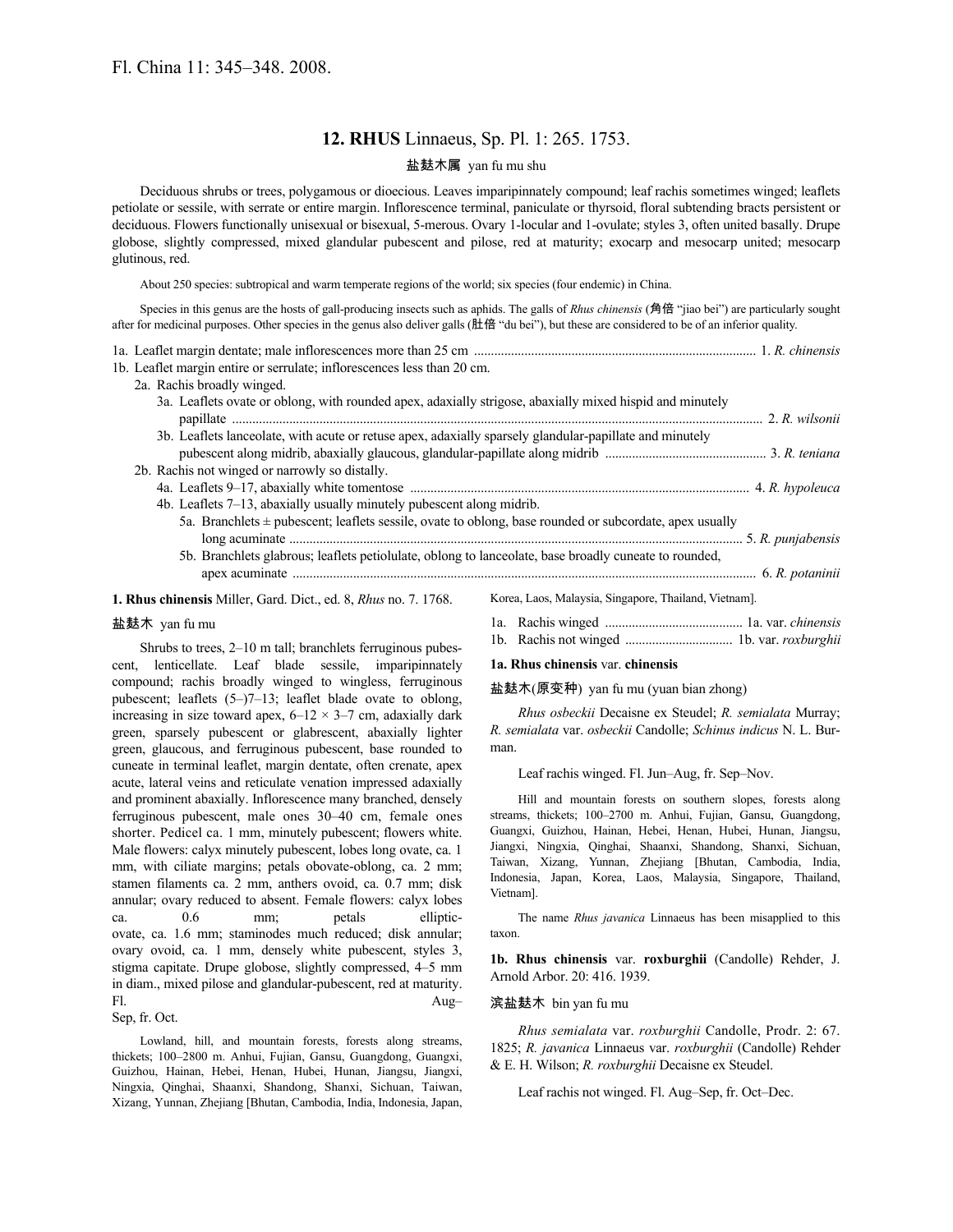● Lowland, hill, and mountain forests, thickets; 200–2800 m. Guangdong, Guangxi, Guizhou, Hainan, Hunan, Jiangxi, Sichuan, Taiwan, Yunnan.

**2. Rhus wilsonii** Hemsley, Bull. Misc. Inform. Kew 1906: 155. 1906.

## 川麸杨 chuan fu yang

Shrubs, 1–4 m tall; branchlets at first grayish yellow pubescent, reddish brown. Petiole 1–2 cm, pubescent; leaf blade imparipinnately compound, 10–20 cm; rachis winged, 2–4 mm wide, pubescent; leaflets sessile, 11-19(-27); leaflet blade ovate or oblong,  $2-6 \times 0.8-2$  cm, adaxially strigose, abaxially glaucous, mixed pilose and papillose, base oblique, cuneate to subrounded, margin entire or rarely sparsely serrate, apex rounded, mucronate, rarely acute or retuse, midrib and lateral veins impressed adaxially, midrib prominent abaxially. Inflorescence 3–10 cm; peduncle and rachis white pubescent; floral subtending bracts lanceolate,  $1-3$  mm. Pedicel  $1-3$  mm, pubescent; flowers light yellow. Calyx glabrous or sparsely glandular-pubescent, lobes triangular-ovate, ca. 1 mm, with ciliate margins, apex rounded. Petals ovate-oblong, ca. 2 mm, apex rounded, venation featherlike, brown, white hairy adaxially. Staminodes of female flowers ca. 1 mm, with ovoid anthers; disk 5-lobed; ovary tomentose; styles 3, glabrous. Drupe globose, ca. 4 mm in diam., mixed pubescent and glandular-pubescent, red at maturity. Fl. Apr–Jun, fr. Sep–Oct.

● Hill and mountain thickets on limestone; 300–1300(–2300) m. SW Sichuan, NE Yunnan.

#### **3. Rhus teniana** Handel-Mazzetti, Symb. Sin. 7: 637. 1933.

#### 滇麸杨 dian fu yang

Shrubs, 1–3 m tall; branchlets minutely grayish white pubescent to almost glabrous, sparsely lenticellate. Leaf blade imparipinnately compound, 11–19 cm; rachis winged, 4–6 mm wide; leaflets sessile, ca. 15, alternate or subopposite; leaflet blade lanceolate,  $2.5-6 \times 0.8-1.6$  cm, adaxially sparsely papillose and minutely pubescent along midrib, abaxially glaucous, yellowish brown puncticulate to sparsely papillate and strigose along midrib, base oblique, broadly cuneate or subrounded, margin entire, apex acute or retuse, lateral veins 11–14 pairs. Inflorescence ca. 3 cm; rachis and branches minutely pubescent; floral subtending bracts lanceolate. Pedicels 1–2 mm; flowers yellowish white, tomentose. Calyx sparsely pubescent at base, lobes triangular-ovate, ca. 1 mm, with ciliate margins. Petals ovate-oblong, ca. 2 mm, apex rounded, strigose along midrib abaxially. Staminodes of female flowers ca. 1 mm; disk 5-lobed; ovary white tomentose; styles 3. Drupe not seen. Fl. Apr–Jun, fr. Aug–Oct.

#### ● Hill thickets; ca. 1900 m. N Yunnan (Dayao).

**4. Rhus hypoleuca** Champion ex Bentham, Hooker's J. Bot. Kew Gard. Misc. 4: 43. 1852.

## 白背麸杨 bai bei fu yang

Shrubs or small trees; branchlets minutely grayish pubescent to glabrous, sparsely lenticellate. Petiole and rachis grayish tomentose, wingless; leaf blade imparipinnately compound, 20– 30 cm; leaflets sessile, 9–17, opposite; leaflet blade ovatelanceolate or lanceolate,  $5-9.5 \times 2-3.5$  cm, adaxially gray tomentose along midrib, abaxially densely white tomentose, base oblique, margin entire to sparsely serrate, slightly revolute, apex acuminate, lateral veins ca. 11 pairs, midrib and lateral veins slightly impressed adaxially and prominent abaxially. Inflorescence to 20 cm, grayish yellow tomentose. Pedicel 1–2 mm, grayish yellow tomentose; flowers white. Calyx lobes ca. 0.5 mm, minutely pubescent, margins ciliate. Petals obovateoblong, ca. 2 mm, margins ciliate, abaxially with white hairs along midrib. Male flowers with filament equal in length to anther. Disk annular. Female flowers with globose ovary, densely covered with white hairs. Drupe ca. 4 mm in diam., mixed pilose and red glandular-pubescent. Fl. Aug, fr. Sep–Oct.

● Hill forests; 800–1500 m. Fujian, Guangdong, S Hunan, Taiwan.

**5. Rhus punjabensis** J. L. Stewart ex Brandis, Forest Fl. N. W. India 120. 1874.

# 旁遮普麸杨 pang zhe pu fu yang

Trees or small trees, 5–15 m tall; branchlets pubescent to minutely pubescent. Leaf blade imparipinnately compound; rachis narrowly winged or wingless distally; leaflets sessile or subsessile, 7–13; leaflet blade oblong-ovate or oblong,  $5-12 \times$ 2–4.5 cm, both sides glabrous to minutely pubescent along midrib or lower side pubescent, base rounded or subcordate, margin entire, apex acuminate or long acuminate, lateral veins ca. 20 pairs, prominent abaxially. Inflorescence 15–20 cm, densely minutely pubescent; floral subtending bracts 1–2 mm, subulate, minutely pubescent. Pedicel ca. 1 mm; flowers white. Calyx minutely pubescent, lobes narrowly triangular, ca. 1 mm, margins ciliate. Petals oblong, ca.  $2 \times 1$  mm, minutely pubescent on both sides, margins ciliate, revolute at anthesis. Stamen filaments ca. 2 mm in male flowers, minutely pubescent proximally; anthers ovate; staminode filaments ca. 1 mm in female flowers. Disk purplish red. Ovary globose, ca. 1 mm in diam., white pubescent; male flower with sterile ovary. Drupe subglobose, ca. 4 mm in diam., purplish red at maturity, mixed pilose and glandular-pubescent.

Hill and mountain forests; 400–3500 m. Gansu, Guizhou, W Hubei, W Hunan, S Shaanxi, Sichuan, S and SE Xizang, N Yunnan [N India, Kashmir].

*Rhus punjabensis* var. *punjabensis* is distributed in NW India.

1a. Branchlets, leaf rachis, leaf petiole, and lower side of leaflet midrib minutely pubescent ...................................................... 5a. var. *sinica* 1b. Branchlets, leaf rachis, leaf petiole, and lower side of leaflet midrib densely pubescent ...................................................... 5b. var. *pilosa*

**5a. Rhus punjabensis** var. **sinica** (Diels) Rehder & E. H. Wilson in Sargent, Pl. Wilson. 2: 176. 1914.

## 红麸杨 hong fu yang

*Rhus sinica* Diels, Bot. Jahrb. Syst. 29: 432. 1900; *R. echinocarpa* H. Léveillé, p.p. as to *Cavalerie 2003*; *R. esquirolii* H. Léveillé; *R. mairei* H. Léveillé.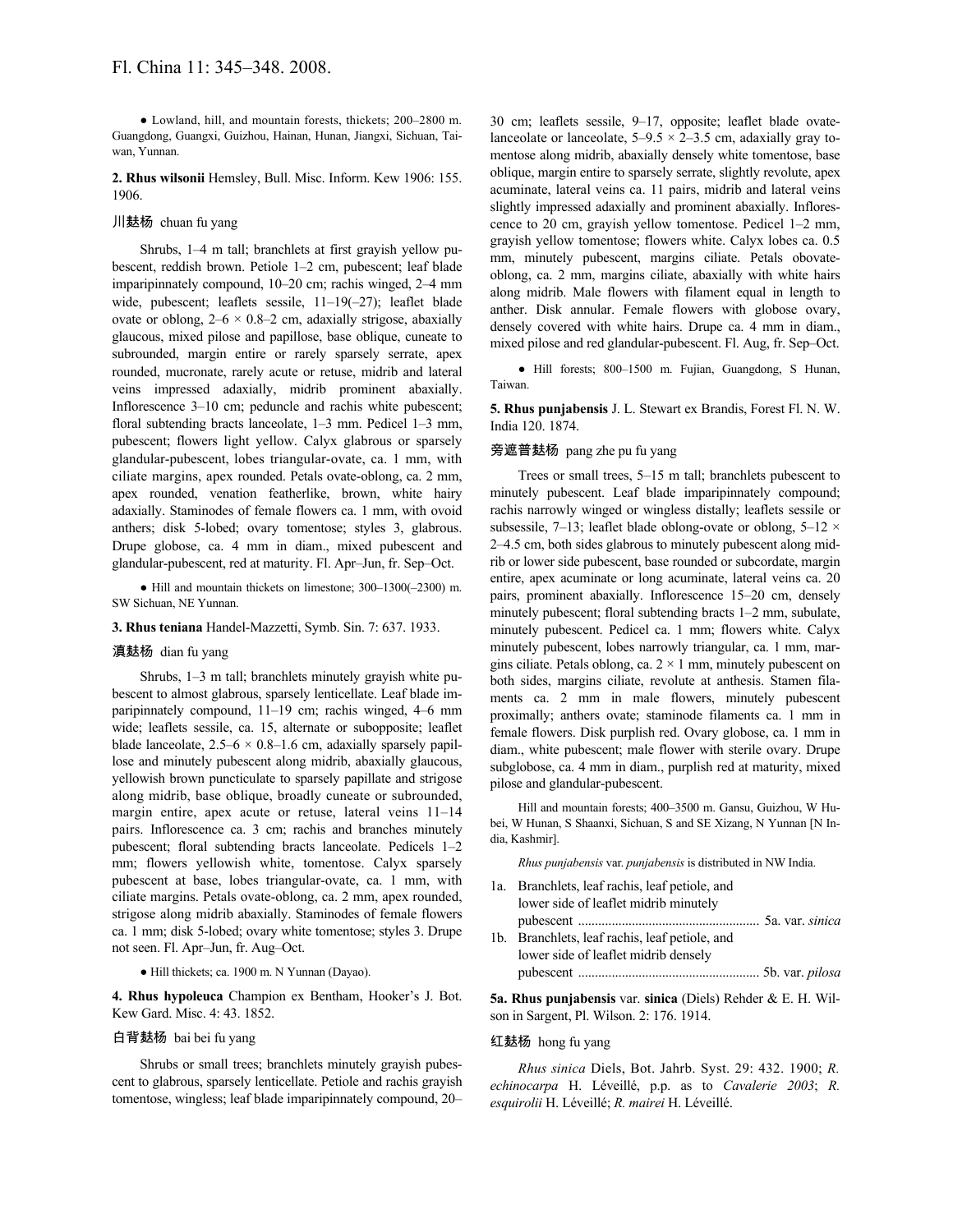Branchlets, leaf rachis, leaf petiole, and lower side of leaflet midrib minutely pubescent; rachis narrowly winged distally. Fl. Jun–Jul, fr. Jul–Sep.

● Hill and mountain forests; 400–3000 m. S Gansu, Guizhou, W Hubei, W Hunan, S Shaanxi, Sichuan, SE Xizang, Yunnan.

**5b. Rhus punjabensis** var. **pilosa** Engler, Monogr. Phan. 4: 378. 1883.

# 毛麸杨 mao fu yang

Branchlets, leaf rachis, leaf petiole, and lower side of leaflet midrib densely pubescent; rachis narrowly winged distally. Fl. Jun–Jul, fr. Jul–Sep.

Hill and mountain forests; 2000–3500 m. W Sichuan, S and SE Xizang, NW Yunnan [N India, Kashmir].

**6. Rhus potaninii** Maximowicz, Trudy Imp. S.-Peterburgsk. Bot. Sada 11: 110. 1889 [*"potanini"*].

# 青麸杨 qing fu yang

Deciduous trees, 5–8 m tall; branchlets glabrous. Petiole minutely pubescent; leaf blade imparipinnately compound; rachis wingless; leaflets 7–11; leaflet petiolule short; leaflet blade oblong or oblong-lanceolate,  $5-10 \times 2-4$  cm, both sides minutely pubescent or subglabrous, base oblique, subrounded, margin entire, apex acuminate. Inflorescence 10–20 cm, minutely pubescent. Calyx minutely pubescent, lobes ovate, ca. 1 mm, margins ciliate. Petals ovate or ovate-oblong,  $1.5-2 \times$  ca. 1 mm, minutely pubescent, margins ciliate, revolute at anthesis. Stamen filaments ca. 2 mm in male flowers; anthers ovate; staminode filaments short in female flowers. Disk conspicuous. Ovary globose, ca. 0.7 mm in diam., densely white tomentose. Drupe subglobose, 3–4 mm in diam., densely mixed pilose and glandular-pubescent, red at maturity. Fl. May–Jul, fr. Jul–Oct.

● Hill and mountain forests, thickets; 900–2500 m. S Gansu, Henan, S Shaanxi, S Shanxi, Sichuan, NW Yunnan.